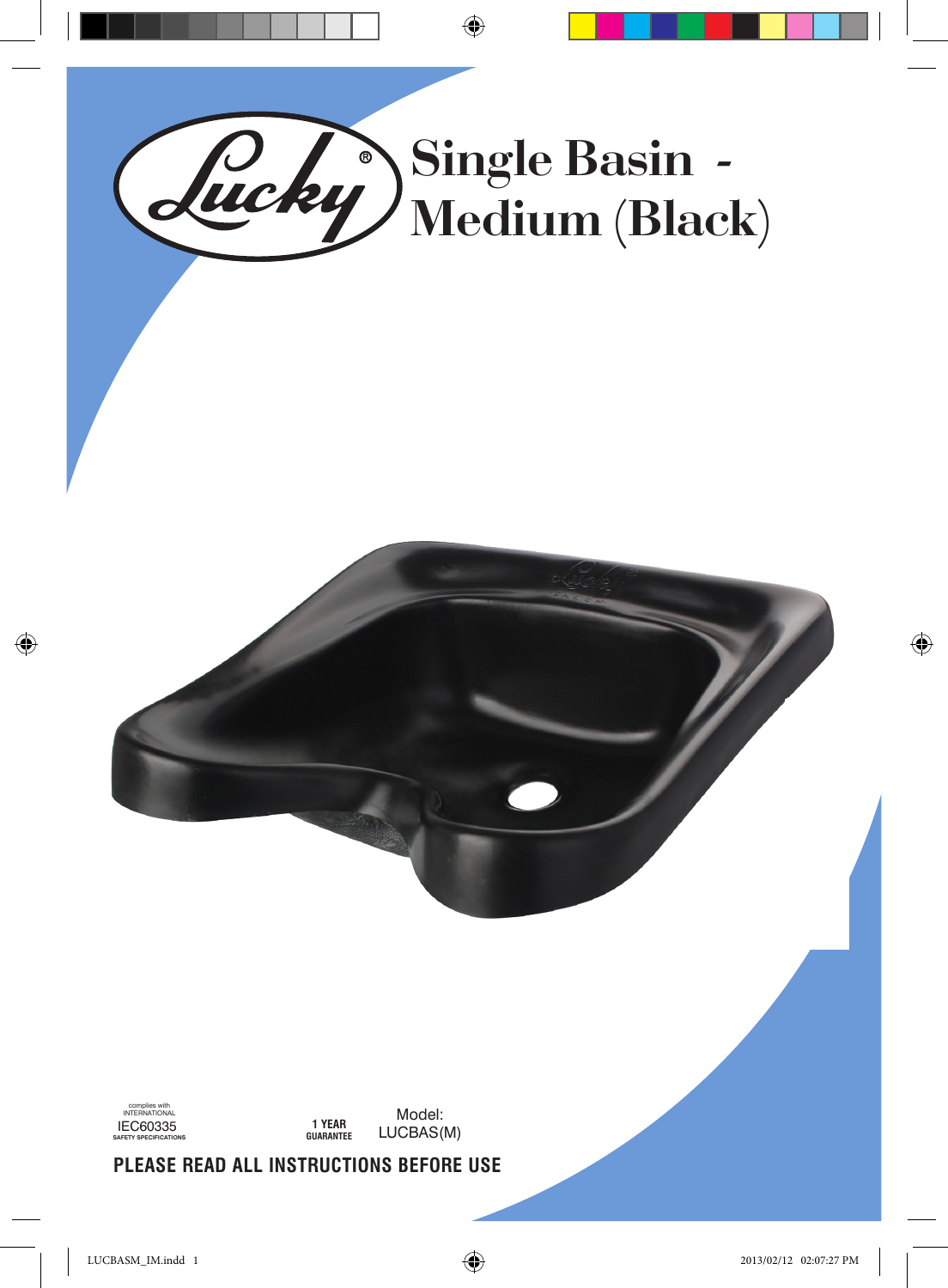### Product introduction

This item you bought is our Brand New COMMERCIAL BEAUTY SALON SHAMPOO ACRYLIC FIBER SINK/BOWL. This blackcoated gloss finish sink is extremely durable light weight, stylish and easy to clean. It comes with all accessories and fixtures. Our Shampoo Sink is designed especially for Beauty Salons, Spas or Barbershops.

This shampoo sink is designed to be Wider and Deeper Which Provides More Work Area. Made of Injection Molded Plastic, Tougher, And Stronger and Eliminates Stains or Fading. Wall-Mounted Bracket is Easy for Installing on Wall.

Installation and assembly guide of the wall-mounted shampoo sink:

Things You May Need:

- Marker/Pencil
- **Measuring tape**
- • Drill
- 1/4 inch drill bit
- • Plumber's putty
- • Plumber's tape
- Adjustable wrench



### **1. Installing the drainer:**

Insert the drain into the bathroom sink opening and press down on the drain flange to seat it into position.

Slide the rubber washer over the threaded section of the sink drain. Thread the lock nut onto the threaded section of the drain from underneath and tighten it with the wrench. Screw the steel filter screen if you have. DO NOT OVERTIGHTEN

### **2. Installing the faucet and vacuum breaker**(see picture B & C)Faucet:

Take the locking plate off the faucet bottom and insert the faucet into position on the shampoo sink. Roll the locking plate back to the bottom of the faucet from underneath to secure the faucet on the sink with the wrench. Hold the faucet in your hand or have an assistant hold it while you position yourself



underneath the sink in case it falls down and hit someone.

Wrap the outlet on the faucet with plumber's tape. Connect the metal coupling on one end of the water supply hose to the water supply valve. (One for hot water, the other is for cold water.) Tighten with the wrench. Connect the short outlet of the faucet to the inlet on the vacuum breaker.

Vacuum breaker

Roll out the copper plumbing with the rubber washer and press them into the position from the underside of the sink, place the rubber washer between the breaker head and the sink, then secure the breaker head and copper plumbing with the wrench.

Wrap the inlet and outlet on the breaker and with plumber's tape. Connect the metal coupling on the double connector hose. One for faucet outlet, the other is for shower hose. Please be aware of the arrow marks when installing. Tighten them with the wrench.(DO NOT OVERTIGHTEN)

NOTE: Install the vacuum breaker as shown. If the vacuum breaker is installed backwards, it will interfere with the Whiz Spray.

### **3. Installing the Shower**

Put the shower hose through the shower stand; attach the shower hose connector to the Vacuum Breaker outlet.

### **4. Installing the supporting bracket and secure the bowl**



⊕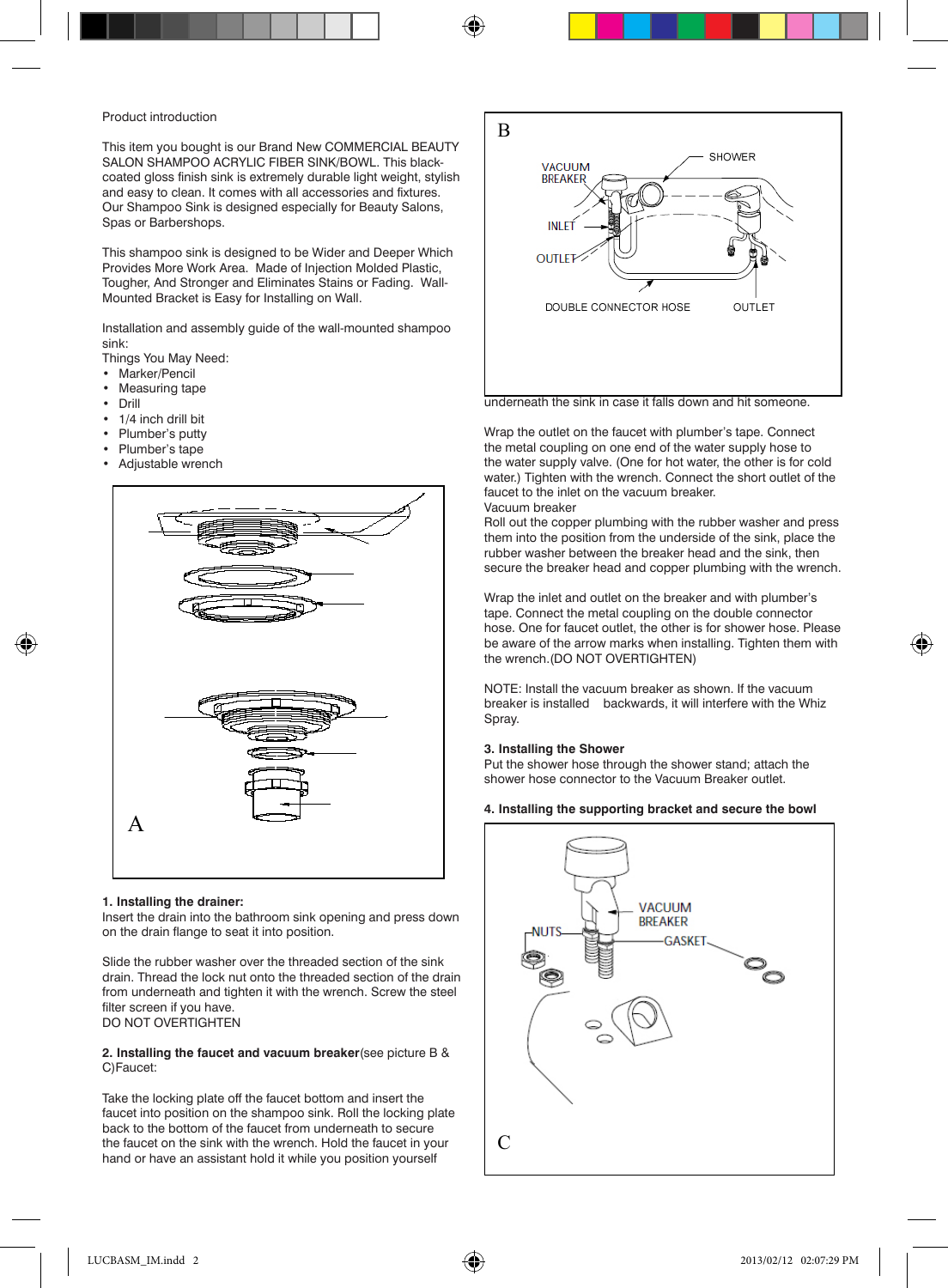Measure out the proper height for the bracket and mark the drill holes as needed and drill anchor holes. Insert the anchors into the wall, ensuring that they[]the upper four holes[] are flush.

Position the mounting bracket and secure with the screws to the wall.

Hang the plastic sink onto the bracket. Use the bolt provided to support the rear bottom against the wall. Now you can enjoy using your salon basin! Warning:

Warranty is void if there's any deliberate destroying or damage caused by improper installation or application.

- CLEANING INSTRUCTIONS:
- • Use non-abrasive soap and water, DO NOT USE ABRASIVE CLEANSERS which will dull the sparkling surface of your bowl.
- • CLEAN ONLY WITH A NON-ABRASIVE LIQUID CLEANER. DO NOT USE Disinfectant cleaner.
- • LIGHT SCRATCHES AND ABRASIONS: MAY BE REMOVED AND THE
- • ORIGINAL FINISH RESTORED USING :Polishing Compound.
- • With normal care your bowl will last many years.

#### Note

⊕

- • Should the plastic sink be broken or crashed, please stop using it immediately;
- Stuck or leaking can be caused by improper installation; if you cannot install it by yourself, ask for help from someone who is experienced; otherwise inconvenience is inevitable.
- If you have noticed anything unclear or mistakes we made, please contact us. Thanks for your cooperation sincerely.

◈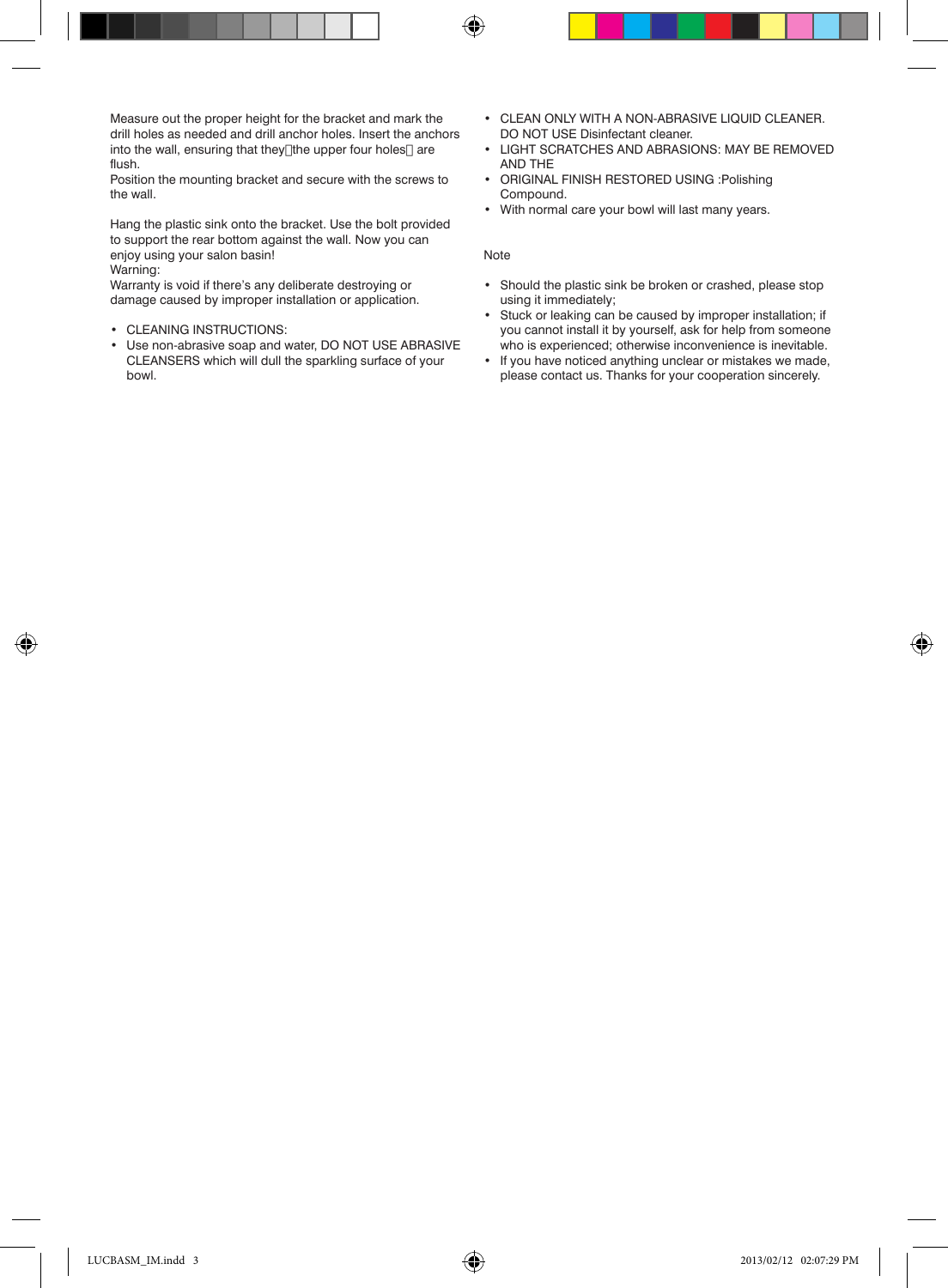

Lucky guarantees that this product has been thoroughly inspected and tested before being dispatched and is free from mechanical and electrical defects and complies with the applicable safety standards. However, should defects due to faulty material or workmanship develop, under normal domestic use, within 6 months from the date of purchase please return the product to the store from where it was purchased for a full refund or replacement.

The following conditions apply:

- 1) Please ensure you retain your receipt as this must be presented when making a claim under the terms of the guarantee. It is impossible to determine the guarantee period without proof of purchase, so please keep this in a safe place.
- 2) If a refund or exchange is required the product must be complete with all accessories, parts and packaging. Missing parts will render the guarantee void.
- 3) Upon receipt of your appliance check it for any transport damage to ensure it is safe for use. Return it to the store as soon as possible for exchange if damaged. The guarantee is void if products are damaged after use, so please do not use the damaged product.
- 4) Your product is designed for normal domestic household use. Failure to read and comply with the instructions for use, cleaning and maintenance will render your guarantee void, so please read these instructions carefully to ensure your safety, and get the most effective use from the product. (e.g. lime scale; water deposits; and/or insect infestation)
- 5) Any abuse, negligent, improper or accidental use or care will render the guarantee void and Creative Housewares (Pty) Ltd will not be liable for any loss or damage.
- 6) Any attempted repair, or replacement of unauthorised parts will render the guarantee void, so please contact an authorised service centre or agent for any service or repair requirements.

Extended 12 Month Limited Guarantee

Lucky offer an extended 12 month limited guarantee from the date of purchase to offer the consumer peace of mind on their purchase. Should defects due to faulty material or workmanship develop, under normal domestic use, within 12 months from the date of purchase, please return the product to the store from where it was purchased for replacement.

Before returning your product, check for the following:

- 1) Your household mains supply socket is working and switched on.
- 2) The mains supply circuit is not overloaded (White trip switch on your DB board is off).
- 3) You have read the trouble shooting guide in your Instructions for Use.
- 4) All accessories and parts are present.

If service or repair becomes necessary outside the guarantee period, this service is still available however all transport/ postage, spares and labour costs will be paid by the consumer. All chargeable repairs will require the consumers' approval in writing once the quote is accepted. Once the go-ahead has been received Lucky will undertake to conduct the repair within a reasonable time and maintain the condition of the product as received.

All repairs carry a 3 month guarantee. Lucky will attempt to conduct repairs within reasonable industry standards but cannot be held responsible or liable for any circumstances not under their direct control.

## National Service Centre: 086 111 5006 e-mail: help@creativehousewares.co.za

## creative housewares web: www.creativehousewares.co.za

### **Cape Town**

20 Tekstiel Street, Parow, Cape Town, 7493, South Africa P.O. Box 6156 Parow East, 7501, South Africa Tel: +27 21 931 8117 Fax: +27 21 931 4058

### **Johannesburg**

9 Hamburg Road, Aeroport, Spartan, Johannesburg, South Africa Tel: +27 11 392 5652 Fax: 086 567 9222

# **1 year guarantee**